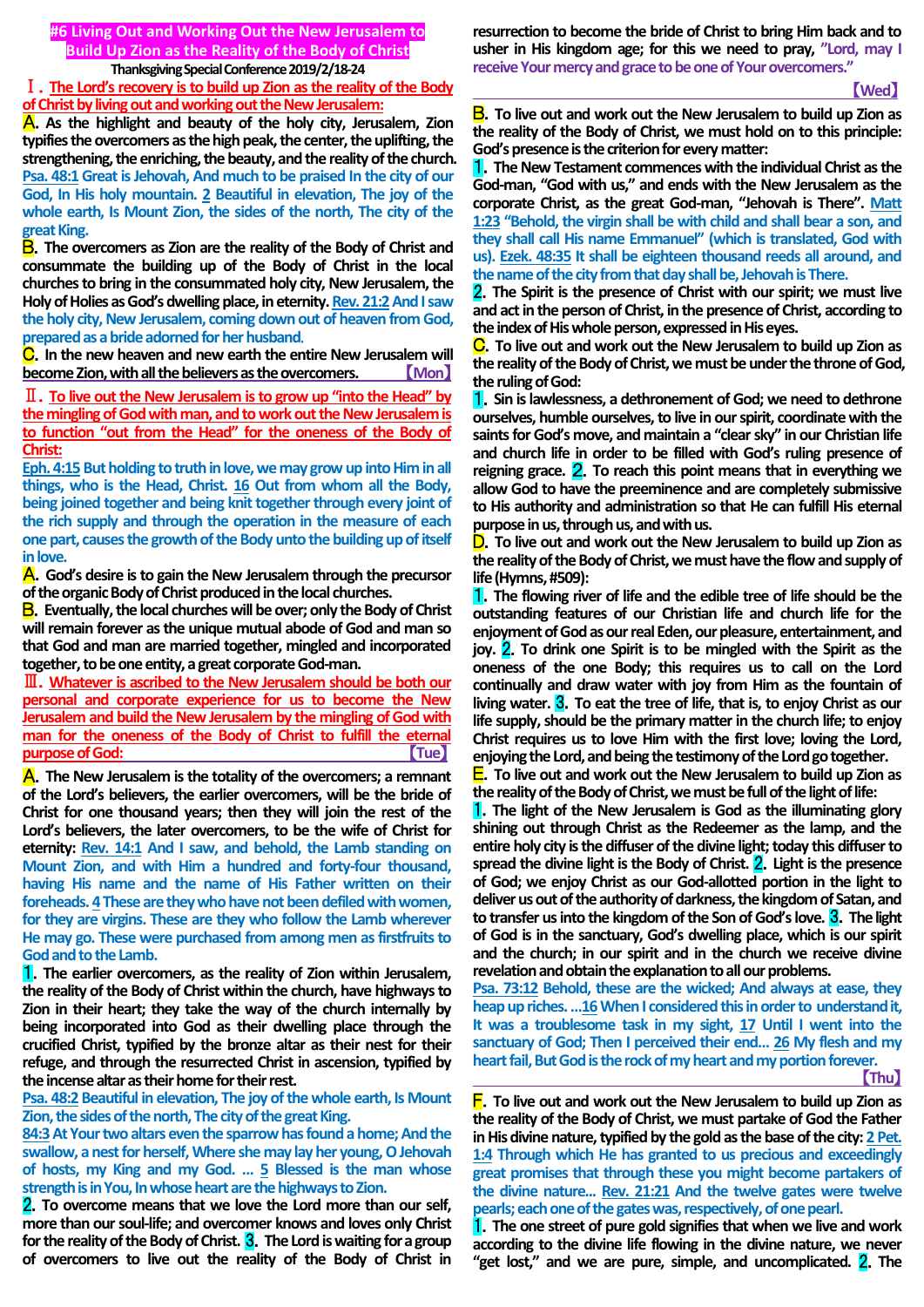**divine nature is what God is; we must exercise our spirit to enjoy God as Spirit (the nature of God's person), and we must remain in the divine fellowship to enjoy God as love (the nature of God's essence) and as light (the nature of God's expression).** 【**Fri**】

G.**To live out and work out the New Jerusalem to build up Zion as the reality of the Body of Christ, we must experience God the Son in His death and resurrection, typified by the pearl gates:**

1.**Pearls signify the issue of Christ's secretion in two aspects: His redeeming and life-releasing death and His life-dispensing resurrection.** 2.**We must experience the death of Christ by the power of Christ's resurrection so that we may be conformed to His death and to the image of the firstborn Son of God. Phil. 3:10 To know Him and the power of His resurrection and the fellowship of His sufferings, being conformed to His death.**

H.**To live out and work out the New Jerusalem to build up Zion as the reality of the Body of Christ, we must experience God the Spirit in His transforming work, typified by the jasper wall with its foundations of precious stones:**

1.**By our growth in the divine life in Christ as the living stone, we are transformed into precious stones to have the same appearance as God.**  2.**The wall functions to separate, to sanctify, the city unto God from all things other than God, thus making the city the holy city; the wall also functions to protect the interests of the riches of God's divinity on the earth and the attainments of His consummation.**

I.**To live out and work out the New Jerusale3m to build up Zion as the reality of the Body of Christ requires spiritual warfare; at the time of Nehemiah, "those who built the wall and those who carried burdens took the loads with one hand doing the work and with the other holding a weapon: "Those who built the wall and those who carried burdens took the loads with one hand doing the work and with the other holding a weapon."** (**Neh. 4:17**)**:**

1.**There are three aspects of the attack of the enemy: the first aspect is the enemy's mocking; the second aspect is for the enemy to set up plots through the destroyers of the divine building asking for meetings and discussions; the third aspect is to cause us to be discouraged, weakened,**  spiritually sick, and in discord. **2**. As a person who loved God, **Nehemiah prayed to God to contact Him in fellowship; for the rebuilding of the wall, Nehemiah stood on God's word, prayed according to it, and was aggressive to take action in a properly aggressive way in resurrection.** 3.**We need to stand against the stratagems of the devil by fighting the battle in the Body with fighting prayers, praying at every time in spirit to put on the whole armor of God to build up the Body of Christ as the house of God for the glory of God and as the kingdom of God for the dominion of God for the complete fulfillment of the economy of God.**  $Sat$ 

### **Explanation of terms**:





# 人であれば、クリスチャンであるべきです。 クリスチャンであれば、主の回復の中で召会生活を送り、 キリストのからだの実際を拡大させるために、 命の成長を追い求め、忠信な奉仕を実行し、勝利者になる Ⅰ.**The High Gospel**

**Topic 7: Christ Is Spirit (Part 1) 1 Cor.15:45b The last Adam became a life-giving Spirit. 2 Cor.3:17 And the Lord is the Spirit; and where the Spirit of the Lord is, there is freedom.**

**Jesus Christ is the Son of God and the Savior of mankind. He came into the world almost two thousand years ago and lived on earth as a genuine man. His life was a perfect human life that exemplifies the highest standard of morality. After thirty-three and a half years of sinless human living, He was nailed to the cross to take away the sin of all mankind. We will see what happened after He accomplished the wonderful work of redeeming mankind.**

#### **THE RESURRECTED CHRIST AS THE SPIRIT LIVING WITHIN OUR SPIRIT**

**The Bible says that Christ went into death for three days, but He did not remain there. On the third day He resurrected spiritually and physically. The abundant witnesses to His resurrection, who saw and talked and walked with Him, are a strong testimony to a historical fact that has remained unshaken for the past two thousand years. Socrates died; Napoleon died; Alexander the Great died; Karl Marx died; and Mohammed, Buddha, and Confucius all died. But Jesus Christ is alive! His tomb is an empty tomb, and He lives within the spirits of millions of people today.**

**The best way to understand the Spirit is by way of illustration. Consider the air around you. It is everywhere and is available to everyone. Whether you are in the East or in the West, in a closed room or at the market place, the air is always with you. The Bible compares the Spirit to air. In fact, the word for Spirit in Greek is pneuma, which can also be translated "breath" or "wind." On the evening of the Lord's resurrection, He came to His disciples and did something rather strange to them: He breathed into them and said, "Receive the Holy Spirit". The divine breath that He breathed into the disciples was just Himself in resurrection as the life-giving Spirit.**

#### **THE SPIRIT MAKING OUR LIFE MEANINGFUL AND FULL**

**When Christ was living on earth, He was not fully available to the disciples. When He was in Galilee, He could not be in Jerusalem. He was limited by time and space. He could not be present with all the people all the time. Through the Spirit we have love, light, truth, joy, power, and all the attributes of God. If we do not have the Spirit in us, our lives will be full of darkness, weakness, and suffocation. But the Spirit applies the Triune God to us and makes our life meaningful and full.**

**There is nothing simpler than breathing. A person may not understand many deep mysteries, but as long as he is a human being, he can breathe. Breathing is the most universal ability; any living creature can breathe. Christ has made Himself so available that anyone can receive Him and experience Him.** 

**Human beings are like a rubber tire, and the Spirit is like the air. Many people live with "flat tires" in their lives; they are depressed and plod along life's journey in a bumpy way. What we need is the heavenly air—the life-giving Spirit of Christ. When we have Him, our ride will be smooth, and we will be filled with the heavenly pneuma!**

### **493. Experience of Christ - As the Spirit**

- **1. O Lord, Thou art the Spirit now, That gives us life and quickens us,** With all Thy riches strengthening, O how divine and glorious!
- **2.O Lord, Thou art the Spirit now, That with Thy power liberates; And by Thy liberation true The law of life now regulates.**
- **3. O Lord, Thou art the Spirit now, That transforms us and saturates, And to Thine image true conforms, And with Thy light illuminates.**

**4. O Lord, Thou art the Spirit now, Who in my spirit makes His home;**

- **He mingles with my spirit too, And both one spirit thus become. 5. Lord, teach me how to exercise, My spirit now to contact Thee,**
	- **That in Thy Spirit I may walk, And live by Thy reality.**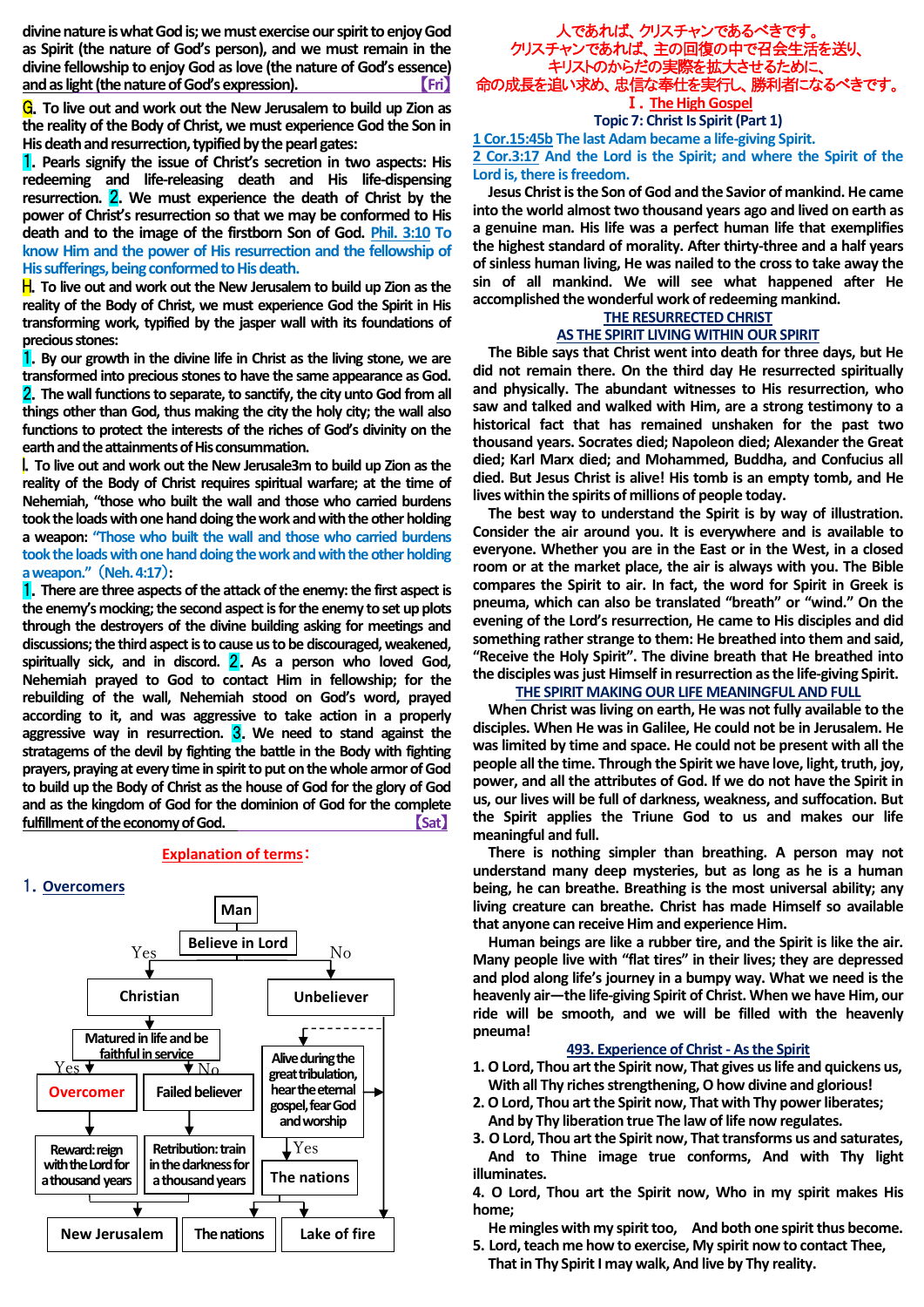**Crucial Point**①: **Because the Lord calls for the overcomers, you should determine to become an overcomer in response to his calling**

**OL**1: **As the highlight and beauty of the holy city, Jerusalem, Zion typifies the overcomers as the high peak, the center, the uplifting, the strengthening, the enriching, the beauty, and the reality of the church. Psa. 48:1 Great is Jehovah, And much to be praised In the city of our God, In His holy mountain. 2 Beautiful in elevation, The joy of the whole earth, Is Mount Zion, the sides of the north, The city of the great King.**

**OL2**: **The overcomers as Zion are the reality of the Body of Christ and consummate the building up of the Body of Christ in the local churches to bring in the consummated holy city, New Jerusalem, the Holy of Holies as God's dwelling place, in eternity. Rev. 21:2 And I saw the holy city, New Jerusalem, coming down out of heaven from God, prepared as a bride adorned for her husband.**

**OL3**: **To live out the New Jerusalem is to grow up "into the Head" by the mingling of God with man, and to work out the New Jerusalem isto function "out from the Head" for the oneness of the Body of Christ.**

**The overcomers as today's Zion are for the consummation of the holy city (the church). They are to consummate, to finish, the building up of the local church and to bring in the consummated New Jerusalem in eternity. In order to complete the building up of the Body, the Lord needs the overcomers, and the building up of the Body consummates in the New Jerusalem. This is why at the end of the Bible, in the last book, there is the calling for the overcomers.**

**In Judges 5:15 Deborah said, "Among the divisions of Reuben / There were great resolutions in heart." We have to make a resolution to be the overcomers, the vitalized ones. An overcomer overcomes anything that replaces Christ or that is against Christ. In the Bible there is the age of the overcomers, and there is the calling for the overcomers. Furthermore, there is a way for us to be vitalized so that we can be the overcomers.**

**Our goal is to reach Zion, to have Zion today, for the fulfillment of God's eternal economy.... The last book of the New Testament sounds out the call to be overcomers, and these overcomers will be Zion....In the new heaven and new earth...the entire New Jerusalem will become Zion, with all the believers as overcomers. The church life in the Lord's recovery must go on and on until at least some of us, if not all, reach Zion.**

**Jerusalem typifies the church. Within Jerusalem, there was Mount Zion....The stronghold of Jerusalem is Zion. Whenever there is something that has to do with God's heart desire, Zion is mentioned....God always allowed Jerusalem to be trodden down, but He always protected Zion. There is a New Jerusalem, but there never will be a new Zion, because Zion can never become old. Every time the Old Testament speaks of the relationship between Zion and Jerusalem, it shows us that the characteristics, the life, the blessing, and the establishment of Jerusalem come from Zion. Psalm 128:5 says that the Lord blessed out of Zion and that the good was seen in Jerusalem.**

#### **For Junior High and High School Students/College Students**

**The Lord is calling for the overcomers now. When you are young, please determine to become an overcomer to respond to the calling.**

**Determine to become an overcomer**:**You should not be addicted to Satan's strategy, saying "I will make up my mind in the future." It is extremely difficult for those who can not decide now to make a decision in the future. Christian life is life that lives "Today." If you read this message today, you should make up your mind today.** 

**Prayer**: **"O Lord Jesus, I rely on the grace of the Lord, I will make up my mind to become an overcomer corresponding to the call of the Lord today. If you make up** 

**your mind, it does not mean you can become an overcomer. But if you do not make up your mind, there is no chance of becoming an overcomer. I will offer myself to you. Please bless me on this determination!"**

# **Specific action to become an overcomer**⑴- **Morning Revival**:

**After making the decision, please do it specifically from small things in order to become an overcomer. First of all, please offer 15 to 45 minutes every morning for morning revival. Every morning, please have a new start with the Lord. Go to school with the Lord, call the name of the Lord all day long and train to live according to the mingling spirit.**

## **Action**⑵-**Improve the grades for the testimony of the Lord**:

**Since the duty of students is studying, please study with the mingling spirit. Then your mind will be smarter, your will stronger, your emotions will begin to love the Lord and the people, you will surely be able to gradually improve your grades. Also, in human relationship, please express the Lord by loving your classmates and being obedient to your teacher. When doing this, you probably will make lots of mistakes. Please confess the sin, the fault, the weakness under the light of the Lord one by one at this time and apply the blood of His Son Jesus. Please confess your sins, return to the Lord and work hard to study with the Lord once more.**

### **Action**⑶**‐**-**Living in the vital group preachingthe gospel and caring for the newcomers**:

**Please list up the names of your classmates and pray. The Lord will guide you and let you know from whom you**  should contact first. And if people are saved, they should be **nourished. Please form a prayer group with brothers and sisters, fellowship and pray for them. And you can visit in groups or make them come to a group meeting to nourish them. In addition, you can participate in the church prayer meeting (Tuesday PM 7: 45 - 9: 15), pray for the burden of the church, you can share your own burden and have them**

**prayed. Action**⑷-**Sanctify the Lord's day**:**John 20**:**1 Now on the first day of the week, Mary the Magdalene came early to the tomb while it was yet dark and saw the stone taken away from the tomb.**

**Christ was revived exactly the day after the Sabbath. By death including everything, he finished the old creation. The old creation was completed in six days, then there was a sabbath. In the resurrection, he germinated the new creation with the divine life. So, it is the new week, the start of a new era. Later on, the early Christian called this the "Lord's day" and on the Lord's day they had bread breaking meetings. Act. 20:7 And on the first day of the week, when we gathered together to break bread, On this day, Christ was born in the resurrection, became the firstborn of God, who became the first born out of the dead as the head of the body, the church.**

**The resurrection of the Lord has been fulfilled. But in order to discover it, we need to pursue in the love that the disciples love the Lord. In this way, Mary Magdalene found and took part in the fresh appearance of the Lord and revelation of the result of his resurrection. Participating in the Lord's day meeting every week (10 to 12 AM) is to love the Lord and to pursue the Lord. Even if special circumstances are at this time, please train to consecrate the afternoon or evening time of the Lord's day for 30 to 60 minutes. The Lord will look at your actionslike this and bless you for this reason.**

**Prayer**:**"O Lord Jesus. I decide to be an overcomer in response to your calling for the overcomers. I renew my consecration, practice revival every morning, study to increase my grade for the testimony of the Lord, preach the gospel and nourish people and sanctify the Lord's day. Remember me, O my God, for good! (Neh. 13:31) Amen!"**